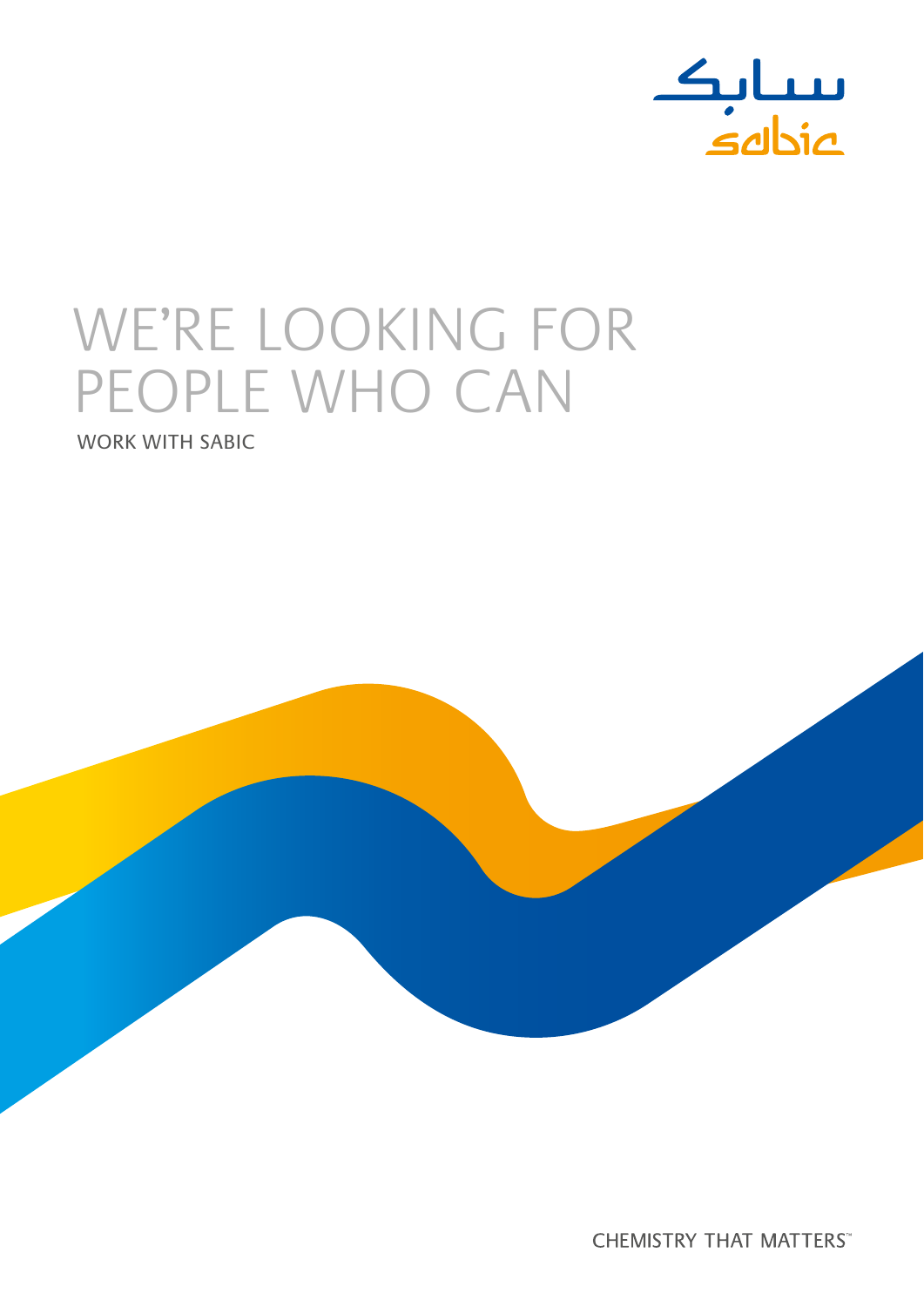#### SABIC | WE'RE LOOKING FOR PEOPLE WHO CAN





### WELCOME TO SABIC

We've always believed that it takes special people to make a difference. They need ingenuity, brilliance and the freedom to turn their ideas into reality.

At SABIC, this is our culture. We find open-minded, gifted and questioning people. Then we create the conditions for their talent to flourish: fulfilling work environments, state-of-the-art technology and the empowerment they need.

WHEN I GET HOME FROM WORK IT FEELS GOOD TO KNOW I HAVE SPENT THE DAY DOING SOMETHING THAT IMPROVES PEOPLE'S LIVES.

So when you work for SABIC, you're the person who can find new solutions and possibilities that change the world for the better.

Every day, you can create Chemistry that Matters™.

YOUSEF AL-BENYAN VICE CHAIRMAN AND CEO

YOUSEF AL-BENYAN VICE CHAIRMAN AND CHIEF EXECUTIVE OFFICER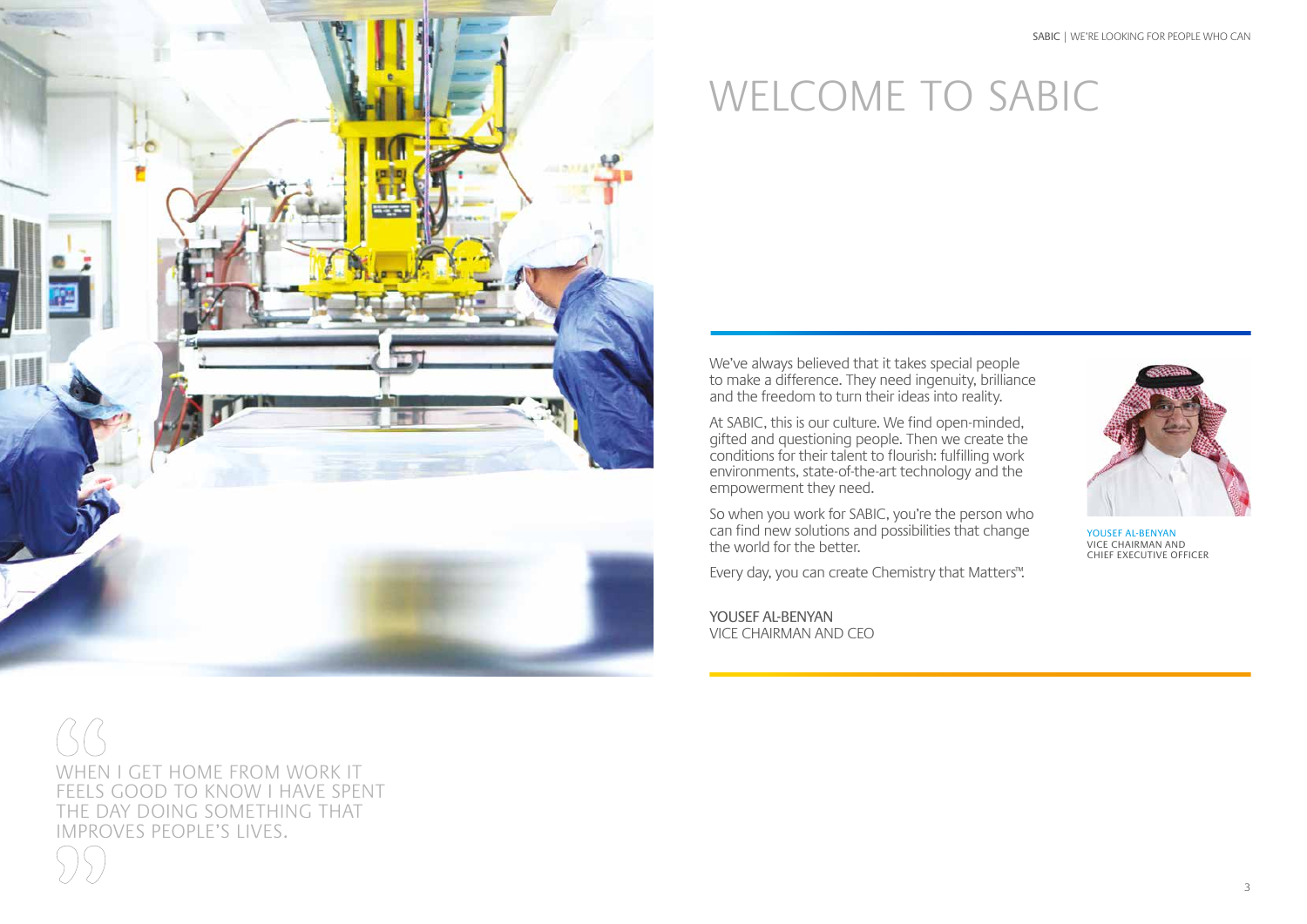### ARE YOU ONE OF THE PEOPLE WHO CAN?

Could you create the next breakthrough material? Help aeroplanes fly further with less fuel? Bring clean drinking water to more people? These are just some of the things that SABIC people have helped achieve.

If you're excited by the possibilities of science, SABIC is the place where you can turn them into reality.

We're looking for people with vision, drive and ingenuity. People who can be part of SABIC's journey to become the world's preferred leader in chemicals.

Learn more at sabic.com/careers



IT'S AMAZING WHAT YOU CAN DO IN A TEAM THAT ASSUMES ANYTHING IS POSSIBLE.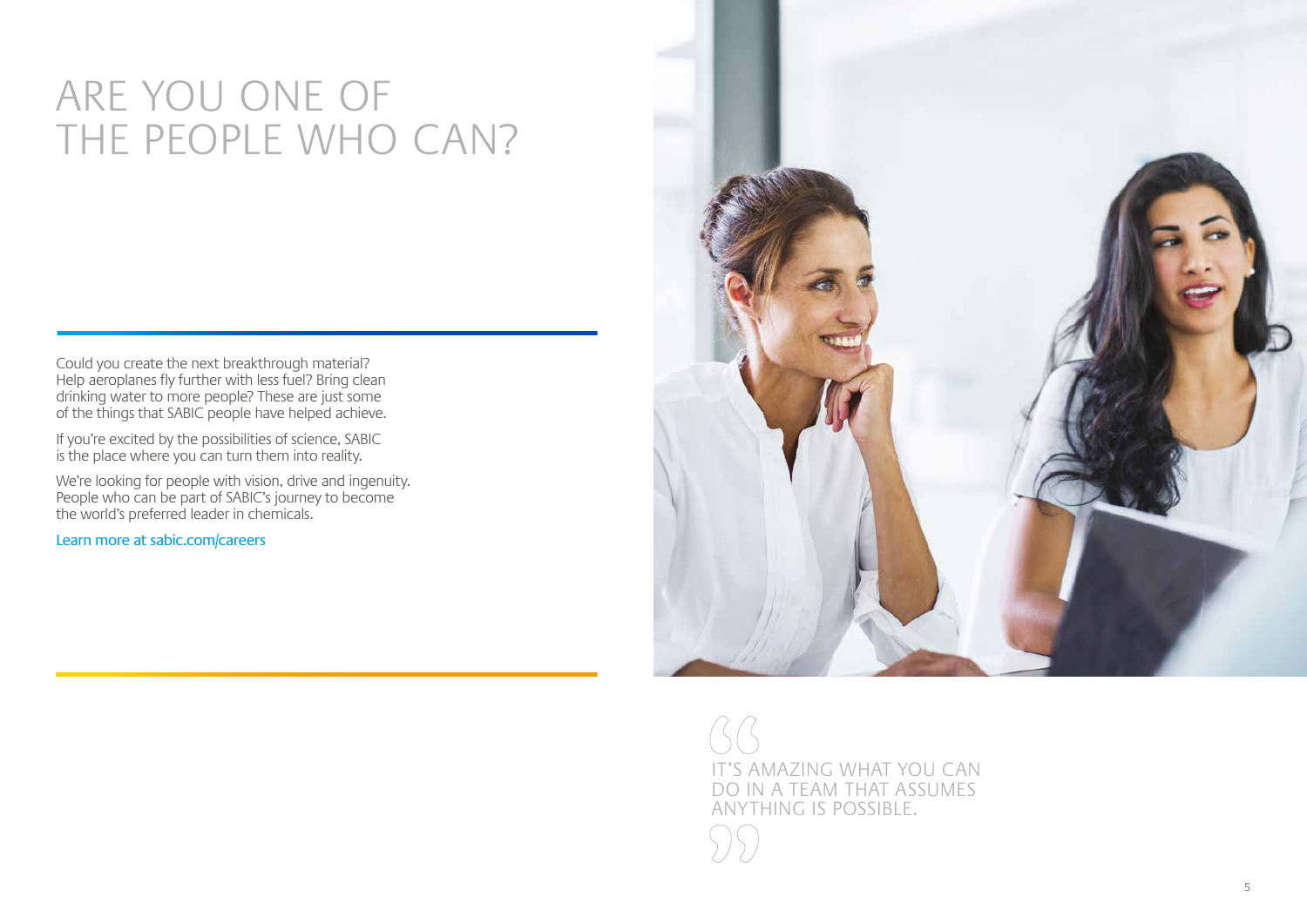

The XL1® diesel plug-in hybrid from Volkswagen is the most fuel-efficient car to ever go into mass production. We helped develop the XL1®'s polycarbonate side windows, which supported weight reduction and improved energy consumption. For SABIC, this innovative car embodies our commitment to collaborate with customers and the industries we serve, helping them to develop better products and greater environmental sustainability. We're looking for people who can push the boundaries of science and help enable the world to drive change. Are you one of them?



### COULD YOU SHAPE THE MODERN WORLD?

#### COULD YOU DRIVE CHANGE?

### COULD YOU HYDRATE THE WORLD?

These days, packaging has to be as safe as the food and water it protects. Our bottle-grade resins store water efficiently, improve environmental friendliness and are fully recyclable. At SABIC, we seek people whose ambition to build their careers is matched by their vision to make the world a better place. Does this sound like you?



We're looking for people who can make a difference. Not just for our company, but to the world around us too. People with the ingenuity to turn great ideas into reality. In short, we're looking for people who can.

#### COULD YOU WITHSTAND THE PRESSURE?

Reducing healthcare-associated infections while meeting stringent demands for sterilization performance is a constant challenge in healthcare. To help improve the safety of patients and healthcare environments, SABIC has worked closely with Indusbello to create a differentiated solution for sterilization trays. ULTEM™ resin is designed to withstand different harsh sterilization processes, including high-temperature steam autoclave, gamma radiation and hydrogen-peroxide gas sterilization. At the same time, ULTEM resin can provide design flexibility and enhanced productivity.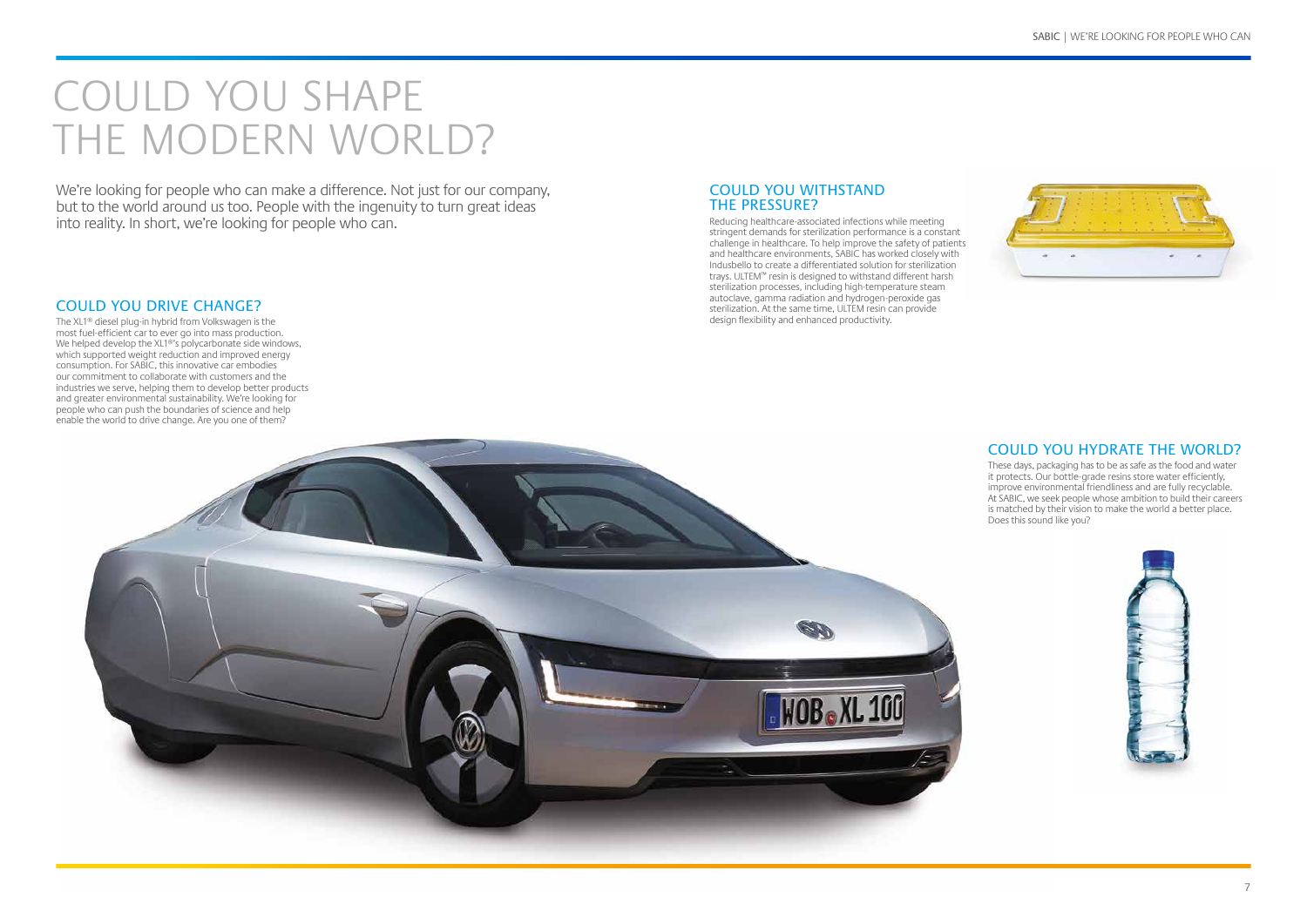### COULD YOU HELP FEED THE WORLD?

Before we can feed more of the world's people, we need to feed our crops with more effective, more sustainable fertilizers. SABIC's innovative NPK fertilizer grades allow farmers to grow better crops with fewer fertilizer applications. And our new facility that converts  $CO<sub>2</sub>$  into fertilizer is a greener way to help grow more. Could your ideas give us even more food for thought?

### COULD YOU LIGHTEN A HEAVY LORRY?

Lighter lorries use less fuel, and lower fuel consumption means fewer emissions. So replacing metal panels with panels made from SABIC's XENOY™ and CYCOLOY™ resins not only helped Scania's lorries to run cleaner, but also more economically. And gave their designers more freedom. Making a heavy goods vehicle weigh 40% less. Could you make light work of that?



### COULD YOU CONSTRUCT INNOVATION?

W

l k 747 RU.

 $\mathcal{L}_{\mathcal{F}_{\mathcal{G}}}$ 

High-quality steel from SABIC has helped build some of the world's most innovative and iconic modern structures. It's also continuing to help in the construction and industrialization of some of the world's fastest-growing economies. Do you have the innovative ideas we need to build on these foundations?

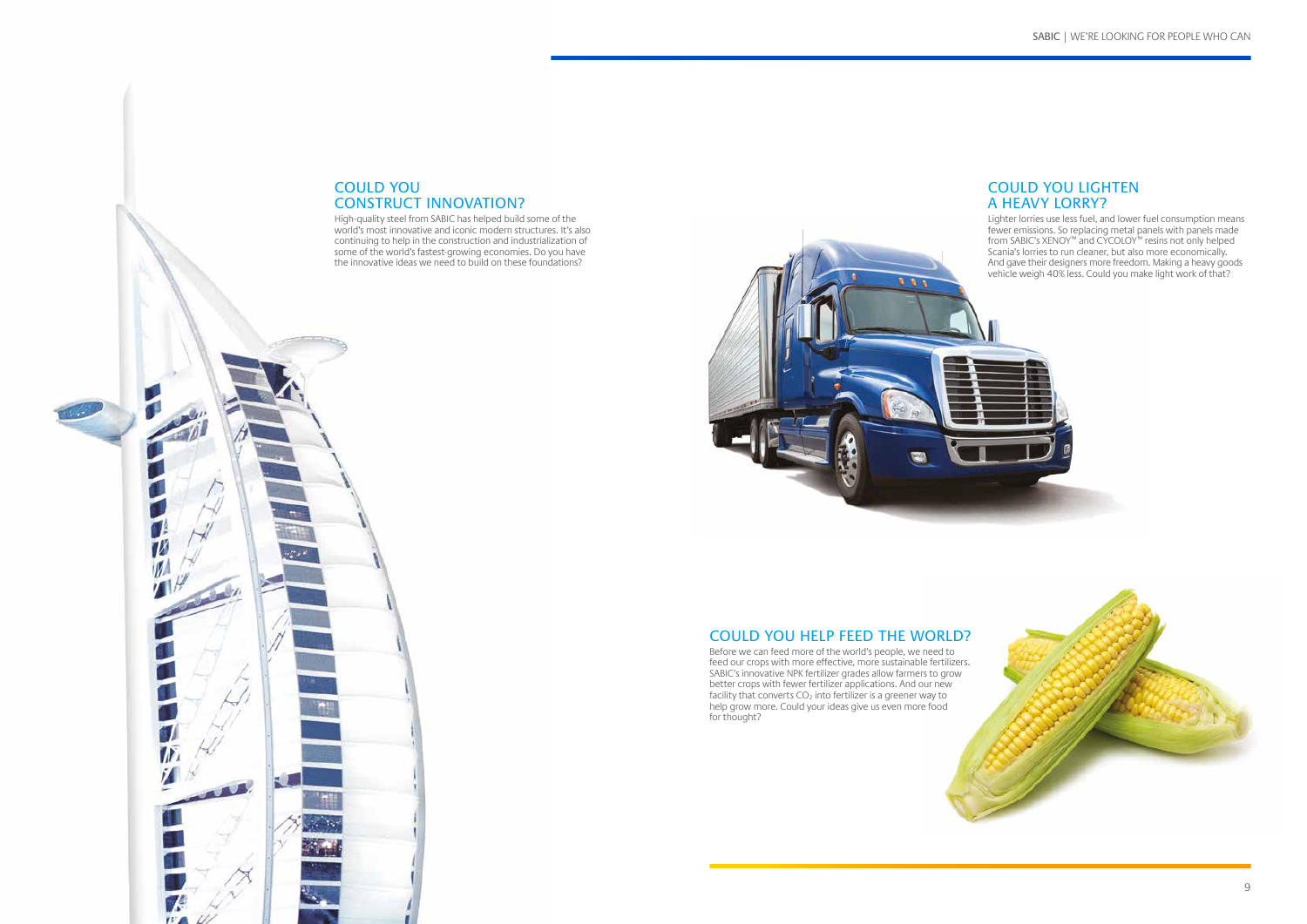

#### COULD YOU RAISE THE ROOF?

SABIC has provided  $53,620m^2$  of roof glazing and facades for a total of four arenas in Brazil, including two of the World Cup stadiums. These projects represent a new milestone in SABIC's four decades of success with more than 50 stadiums across the world, helping designers and architects ensure safety while creating a major architectural statement. Two other stadiums used SABIC's LEXAN sheet materials in the 2014 World Cup® in Brazil.

Safety can never be sacrificed for speed. LEXAN™ interior sheeting for trains is not only lightweight but also flame retardant. So Europe's train operators can stay ahead of stringent safety regulations, and maintain higher speeds with lower manufacturing costs. We need people who can keep their bright ideas on track, in the face of multiple conflicting requirements. Could you be an engine for innovation?

### COULD YOU MAKE A HIGHER SPEED TRAIN?

#### COULD YOU LIGHT THE WAY?

SABIC products help create electrical and electronic products by combining innovation with sustainability. Our solutions include halogen-free flame retardant resins, compounds that can accelerate the shift towards more energy-efficient LED technologies, know-how to drive productivity and design cycle flexibility, and a post-consumer recycle (PCR) portfolio of 25 products.

One of our newest applications is Switch Lighting's SWITCH® infinia™ LED A-lamp bulb. This uses Switch's patented liquid thermal management system and features an injection blow-molded globe made with LEXAN™ LUX resin using MAX Diffusion technology. The use of the LEXAN™ LUX resin globe in this award-winning Energy Star® certified LED lamp replicates the light distribution and quality that consumers have come to expect from traditional incandescent bulbs, at an affordable price.

**SWITCH** 

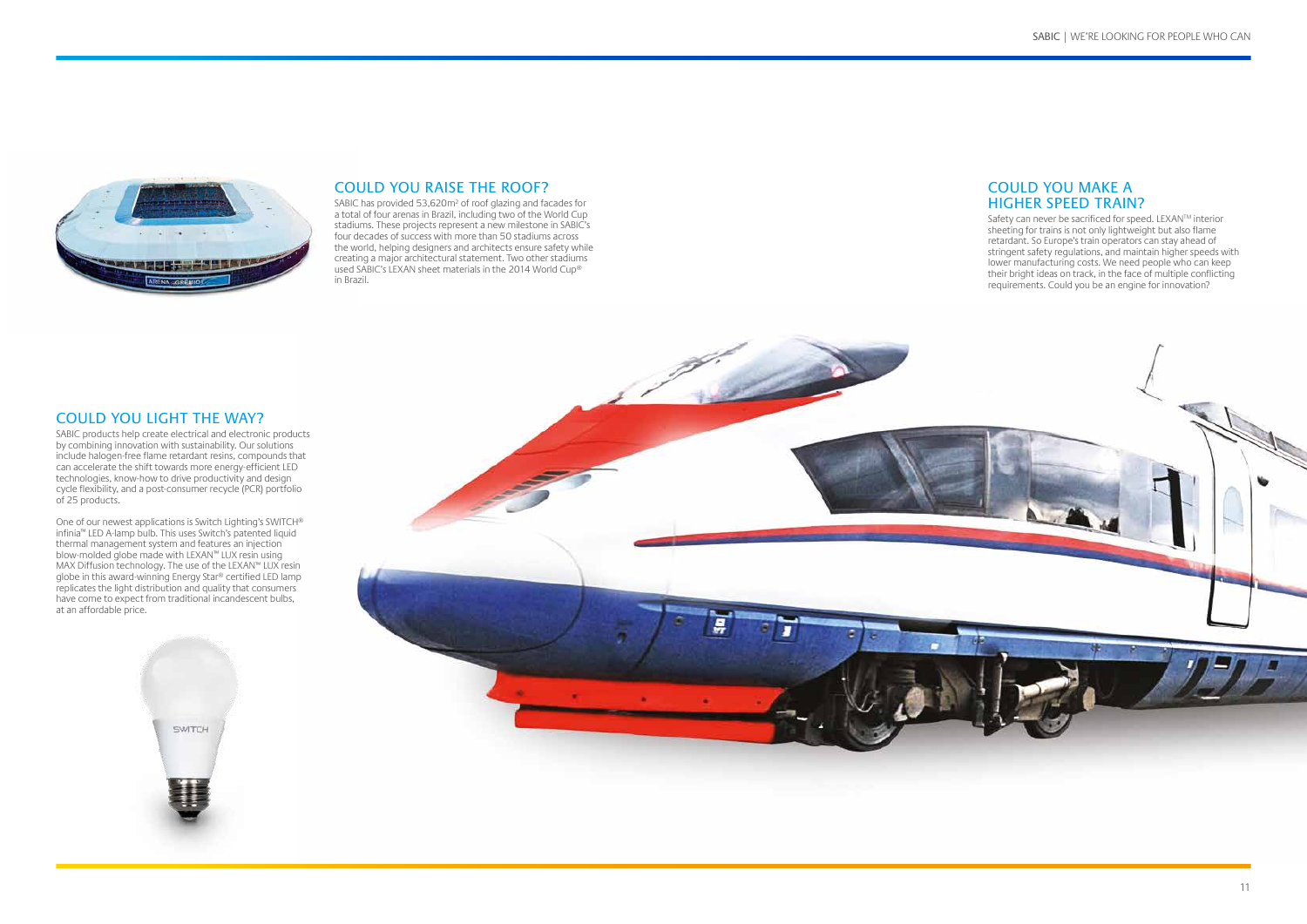## HOW WILL YOU CHANGE THE WORLD WITH SABIC?



WORKING AT SABIC, I KNOW I CAN HELP DEVELOP TECHNOLOGIES THAT WILL IMPROVE OUR FUTURE.

If you share this vision, we're looking for people who can make a difference in:

Research and Development Marketing and Sales Manufacturing Operations Supply Chain & Logistics Chemical Engineering **Business Management** Mechanical Engineering Finance Process Engineering **Information Technology** Electrical Engineering Procurement Application Technology Legal Environmental, Health, Human Resources Safety and Security (EHSS) Communications

#### SCIENCE CORPORATE





At SABIC, we deliver "the science of possible". It's the limitless potential for our work to change the world for the better.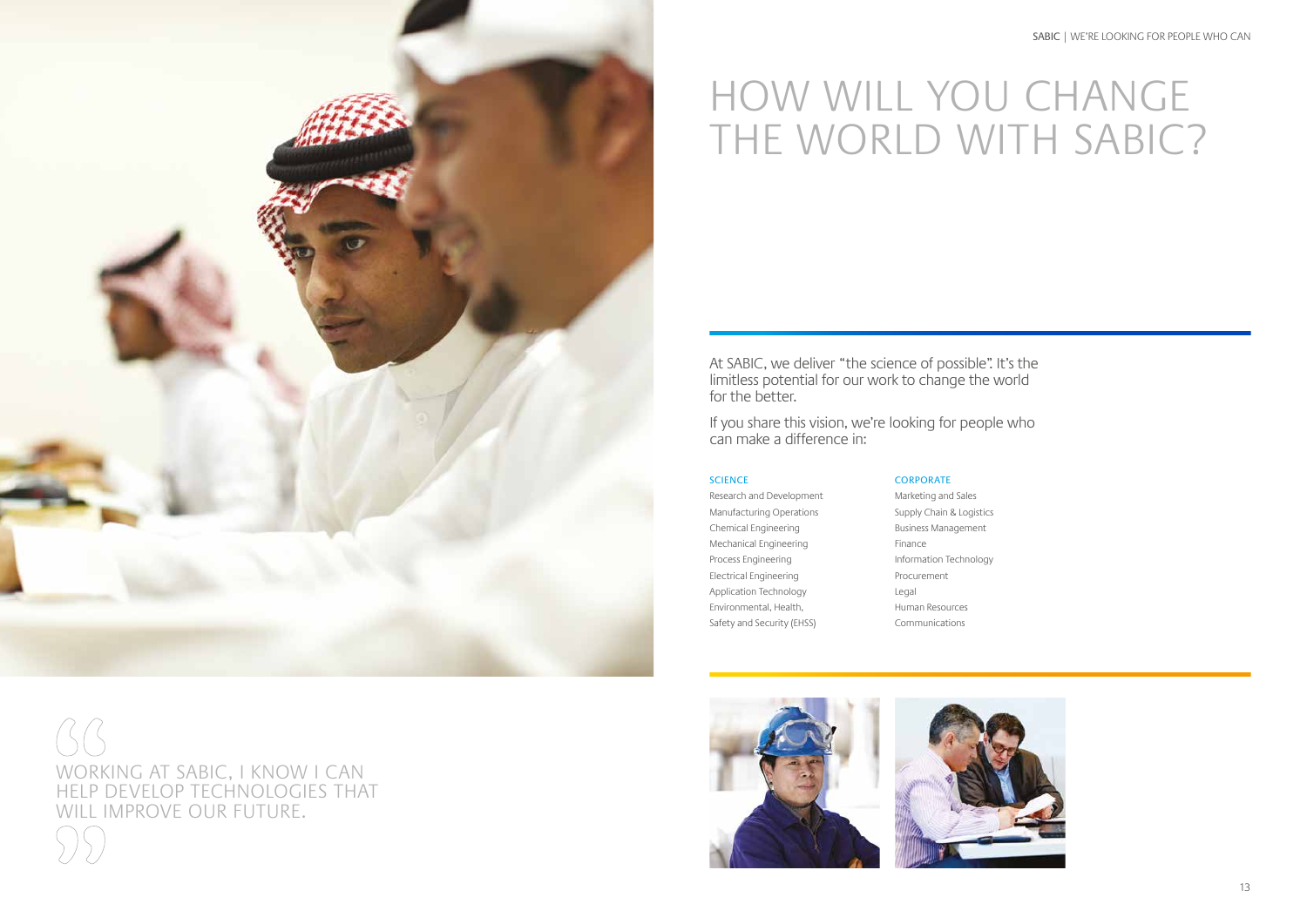

### **POLYMERS**

### A BUSINESS BUILT ON PEOPLE

Assembling the building blocks of life Our experts transform basic hydrocarbon feedstocks into the building blocks for a vast range of industrial and consumer products.



### **SPECIALITIES**

Materials that make the modern world possible From car components to clothing, food packaging to water pipelines, SABIC's world-leading polymers have a huge range of applications.



In less than four decades, SABIC has grown to become one of the world's top 100 companies. Today, we're a world leader in the materials that underpin the modern world – from industrial chemicals to high-tech plastics. We got where we are today thanks to talented individuals who enjoy what they do. So when you work for SABIC, we nurture your talent, helping you achieve your ambitions and life goals.

### AGRI-NUTRIENTS

More food for more people SABIC fertilizers help farmers produce more food more efficiently, around the world.

Making the future now SABIC constantly pushes the boundaries of what's possible with materials.



#### **METALS**

The framework for growth Produced in ever more efficient facilities, SABIC steel supports customers the world over.









### **CHEMICALS**

### 10,000+ 2,000 PATENTS FILED

# SCIENTISTS



LARGEST COUNTRIES GLOBALLY 50



## PRODUCTS AND SERVICES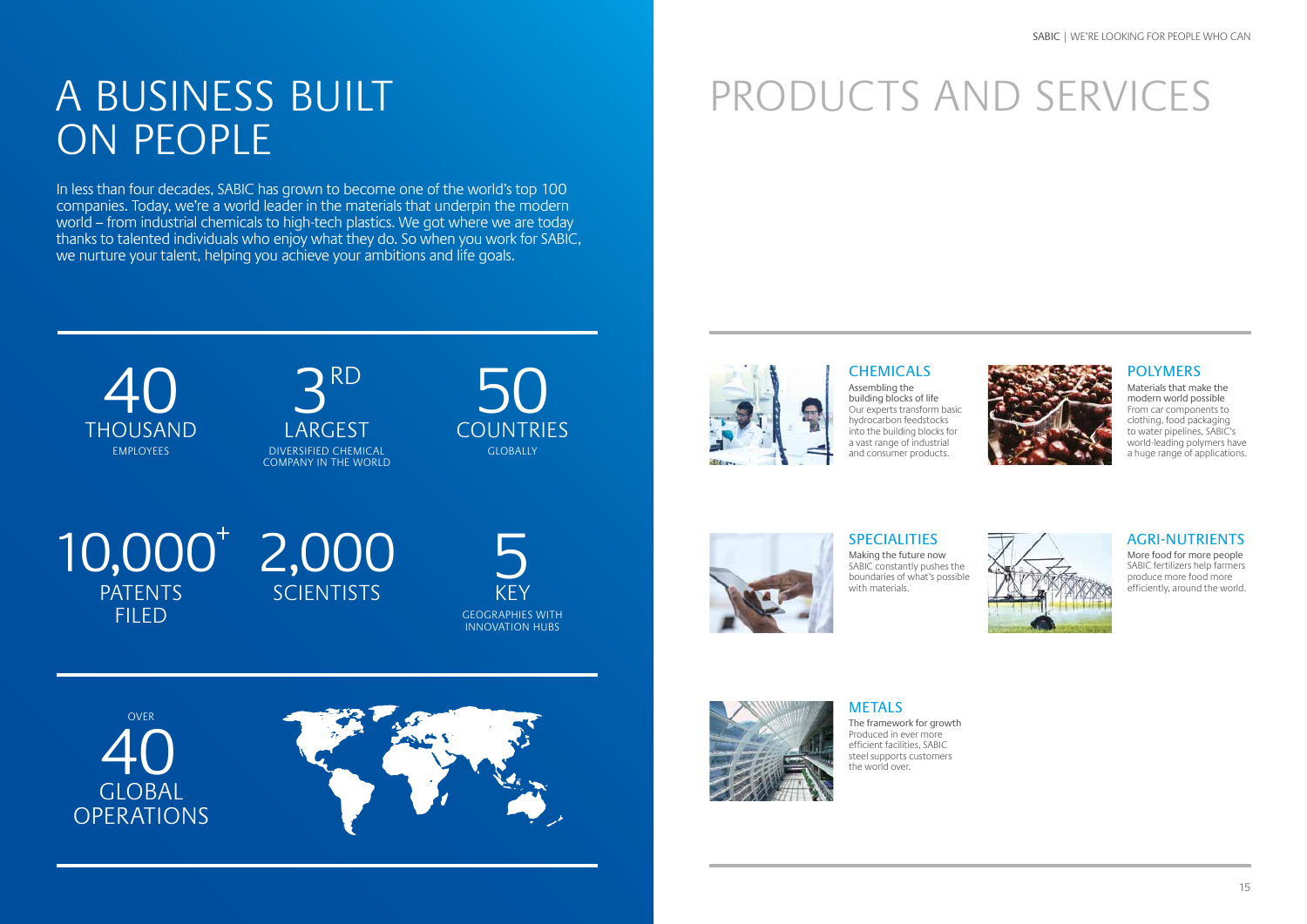# SUSTAINABILITY

## INVESTING IN YOUR SKILLS COMMITTED TO



#### SABIC GOES TO GREAT LENGTHS TO BUILD THE SKILLS AND PERFORMANCE OF ITS PEOPLE

As a SABIC (professional) employee, you'll benefit from a personalized performance system that provides clear feedback and the right development actions for you. And if you move around the world with SABIC, our Global Mobility Center looks after the administrative details so you can concentrate on your career.

In 2012, we opened the SABIC Academy, which we founded in partnership with the London Business School, the Center for Creative Leadership and the Thunderbird School of Global Management. Offering over 100 courses, the academy supports learning at every professional level and in six broad areas: core business skills, finance, sales and marketing, supply chain and technical skills.

Several countries now recognize SABIC as a top employer, bringing us a step closer to our ambition of being the global employer of choice in the chemical industry.

It's not only good for the environment – it's good business too. Sustainable practice has lower costs and is attractive to customers, who today want more environmentally friendly products. By 2025 we aim to have reduced by 25% our overall use of water and energy, and our greenhouse gas emissions.

### INTELLIGENT PROCESSES

SABIC was founded on the intelligent use of products, when we first used gas from oil extraction to create industrial chemicals. It's a tradition that continues today, for example by using waste  $CO<sub>2</sub>$  as a feedstock for methanol and fertilizer. And we constantly devise new processes and smart techniques to reduce energy use and emissions in our manufacturing processes.

### EFFICIENT PRODUCTS

Each new SABIC product contributes to our sustainability goals. We make vehicles lighter and engineer solar generating capacity into the fabric of buildings. We've created packaging that helps companies achieve more with less material, and fertilizer that allows nutrients to be precisely targeted, minimizing waste.



SUSTAINABILITY IS AT THE HEART OF SABIC'S BUSINESS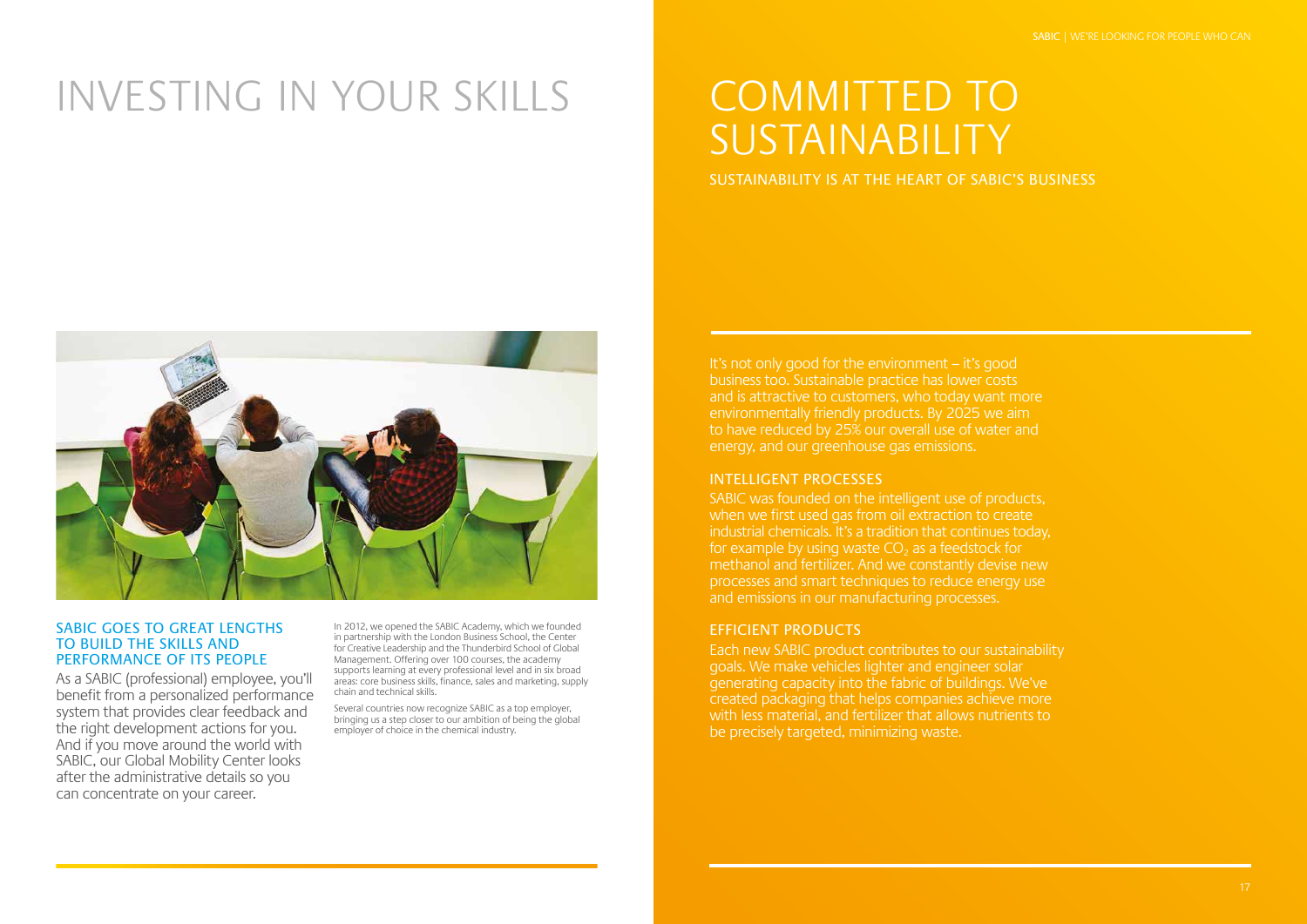

### WORKING FOR SABIC IN THE ASIA PACIFIC

In Asia Pacific SABIC employs over 2,800 professionals across over 40 office locations, nine manufacturing sites, two technology centers and two application centers.

Our plans for continuing stable growth mean we have attractive career opportunities for students, graduates and professionals in the major cities of:

| - Malaysia    |
|---------------|
| - Philippines |
| - Singapore   |
| - Taiwan      |
| $-$ Thailand  |
| – Vietnam     |
|               |

- Korea
- This extensive network means we are one of the key producers of olefins, polyolefins, engineering thermoplastics resins, films

and sheets in Asia Pacific.

### WORLD-CLASS EMPLOYEE BENEFITS

Wherever you choose to work with SABIC, our career opportunities are accompanied by an attractive package of benefits. Our comprehensive training and development programs are among the best in the petrochemical industry. Our pay and reward packages are always competitive and we offer you opportunities in a diversity of disciplines and locations worldwide.

Learn more at sabic.com/careers



SABIC PROVIDES THE SUPPORT I NEED TO ACHIEVE MY POTENTIAL.